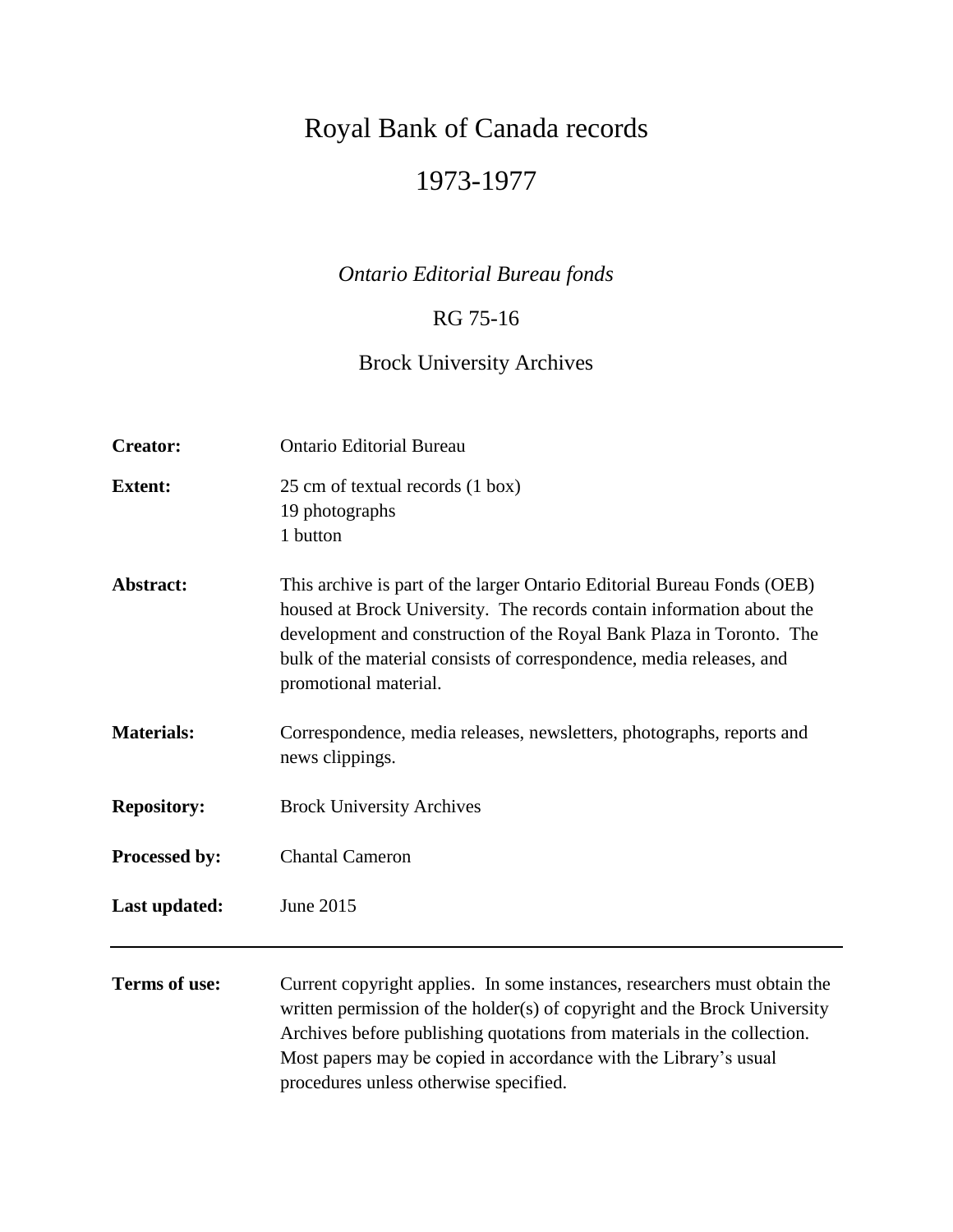|                           | <b>Preferred citation:</b> RG 75-16, Ontario Editorial Bureau Fonds, Royal Bank of Canada<br>records, 1973-1977, Brock University Archives, Brock University. |
|---------------------------|---------------------------------------------------------------------------------------------------------------------------------------------------------------|
| <b>Acquisition info.:</b> | This collection is part of the Ontario Editorial Bureau Fonds, donated by<br>Lou Cahill in November, 1997.                                                    |

#### **Administrative history:**

In 1973, the Royal Bank of Canada began construction on a new office in downtown Toronto known as the Royal Bank Plaza. The \$100 million construction project consisted of two triangular office towers linked by a glass-enclosed banking hall. In addition to housing the Royal Bank of Canada's Ontario headquarters, the Plaza included a two-level shopping concourse with restaurants and boutiques, as well as office space available for lease. The Plaza officially opened on March 10, 1977.

#### **Scope and content:**

The records contain material about the development and construction of the Royal Bank Plaza in downtown Toronto. Most of the material is correspondence, media releases and promotional material such as newsletters, photographs and news clippings. The original order of the material was retained. Duplicates have been removed and discarded. Within folders, material is arranged chronologically.

#### **Organization:**

The records were arranged into three series:

Series I: Correspondence, 1973-1977

Series II: Media releases, 1973-1976

Series III: Promotional material, 1973-1977